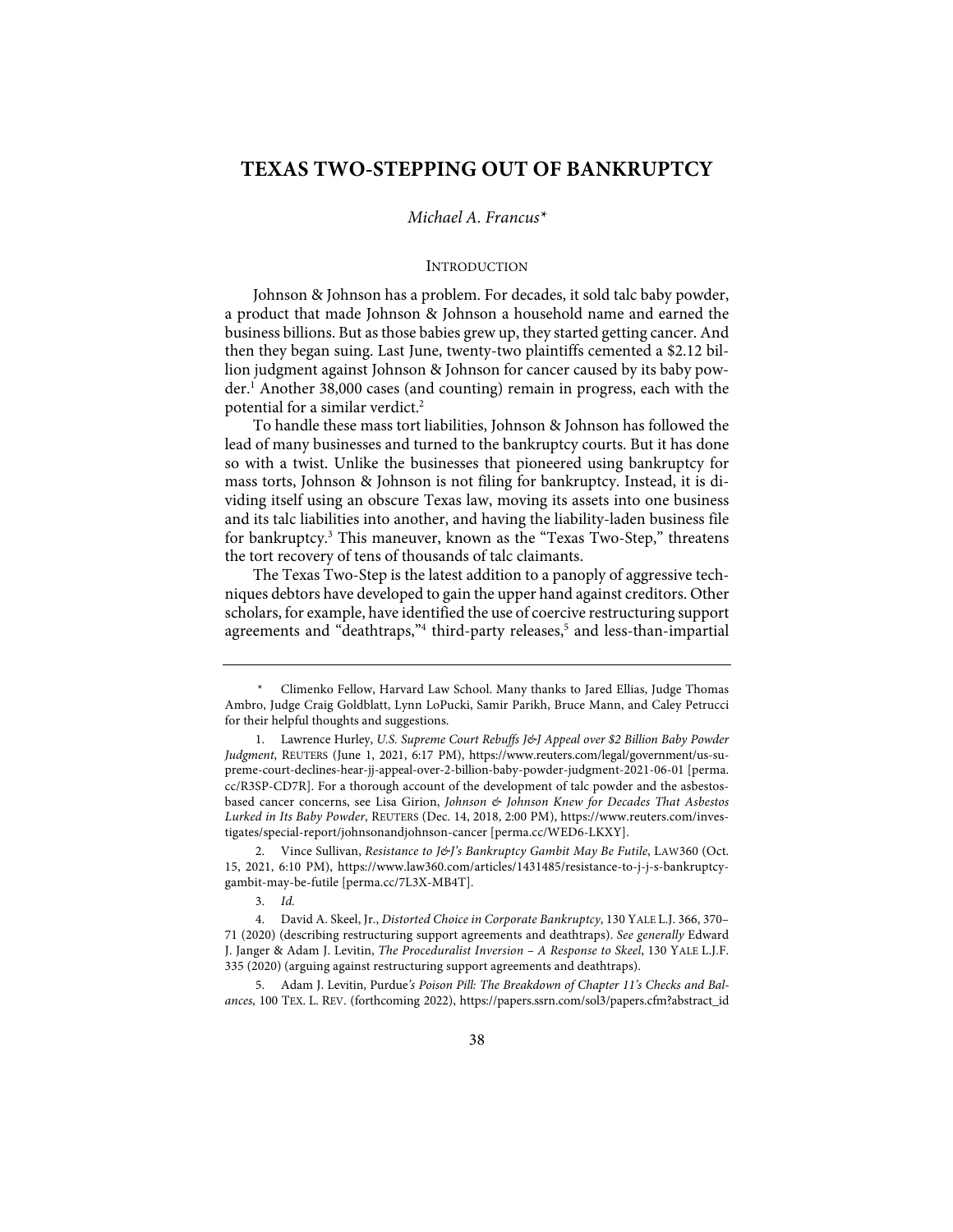bankruptcy directors<sup>6</sup> to disadvantage creditors. The use of such techniques has been widely criticized as "bankruptcy hardball,"7 "the breakdown of chapter 11,"8 or simply "lawlessness."9 It is now time to add the two-step to that catalog and to consider how that aggressive tactic might be counteracted.

The balance of this Essay does just that. Part I begins with an explanation of mass torts in bankruptcy and how the Texas Two-Step offers debtors something new. Part II then discusses fraudulent transfer law, the main avenue commentators have considered for tort claimants responding to the Texas Two-Step, and the shortcomings of that avenue. Next, in Part III, this Essay suggests a role for good faith challenges, which tort claimants may bring at the beginning of a bankruptcy and may have resolved far more quickly, enabling claimants to counteract the efficacy of the Texas Two-Step. Finally, the Essay concludes with some reflections on what the two-step means for the longstanding debate on bankruptcy forum shopping and on what the two-step adds to more recent discussions of the ongoing role of common law in bankruptcy's statutory system.

### I. MASS TORT BANKRUPTCY, THEN AND NOW

When Congress enacted the Bankruptcy Code in 1978, it did not expect bankruptcy to become a forum for resolving mass torts.<sup>10</sup> Yet, early on, companies with mass tort liabilities turned to the bankruptcy courts. High-profile cases like A.H. Robins (makers of Dalkon Shield) highlighted the practice, and a series of asbestos manufacturer bankruptcies—Johns-Manville, Celotex, Owens Corning—made the mass tort bankruptcy a standard feature of bankruptcy law and bankruptcy courts a common landing ground for mass tort liability.<sup>11</sup> Today, the torts may have changed, but the concept is the same: Purdue Pharma's bankruptcy addresses the business's opioid liabilities, the Boy Scouts' bankruptcy addresses its sexual-abuse liabilities, and PG&E's bankruptcy addresses a variety of wildfire-related liabilities.

7. Jared A. Ellias & Robert J. Stark, *Bankruptcy Hardball*, 108 CAL. L. REV. 745 (2020).

<sup>=3851339</sup> [perma.cc/VH3A-K4FT]; Lindsey D. Simon, *Bankruptcy Grifters*, 131 YALE L.J. 1154, 1169–76 (2022).

<sup>6.</sup> Jared A. Ellias, Ehud Kumar & Kobi Kastiel, *The Rise of Bankruptcy Directors*, 95 S.CAL. L. REV. (forthcoming 2022), https://ecgi.global/sites/default/files/working\_papers/documents/elliaskamarkastielfinal.pdf [perma.cc/J4Q4-Q42J].

<sup>8.</sup> Levitin, *supra* note 5.

<sup>9.</sup> Lynn M. LoPucki, *Chapter 11's Descent into Lawlessness*, 96 AM. BANKR. L.J. (forthcoming June 2022), https://papers.ssrn.com/sol3/papers.cfm?abstract\_id=3946577 [perma.cc/GN8U-NG3H] (noting the combination of techniques and how forum shopping supercharges them). For an interesting exploration of how these techniques have started to creep outside of bankruptcy and into pre-bankruptcy restructurings, see Diane Lourdes Dick, *Hostile Restructurings*, 96 WASH. L. REV. 1333, 1351–69 (2021) (describing uptiering and dropdown maneuvers).

<sup>10.</sup> Alan N. Resnick, *Bankruptcy as a Vehicle for Resolving Enterprise-Threatening Mass Tort Liability*, 148 U. PA. L. REV. 2045, 2046 (2000).

<sup>11.</sup> *See* Mark J. Roe, *Corporate Strategic Reaction to Mass Tort*, 72 VA. L. REV. 1, 58 (1986) (noting managers' incentives).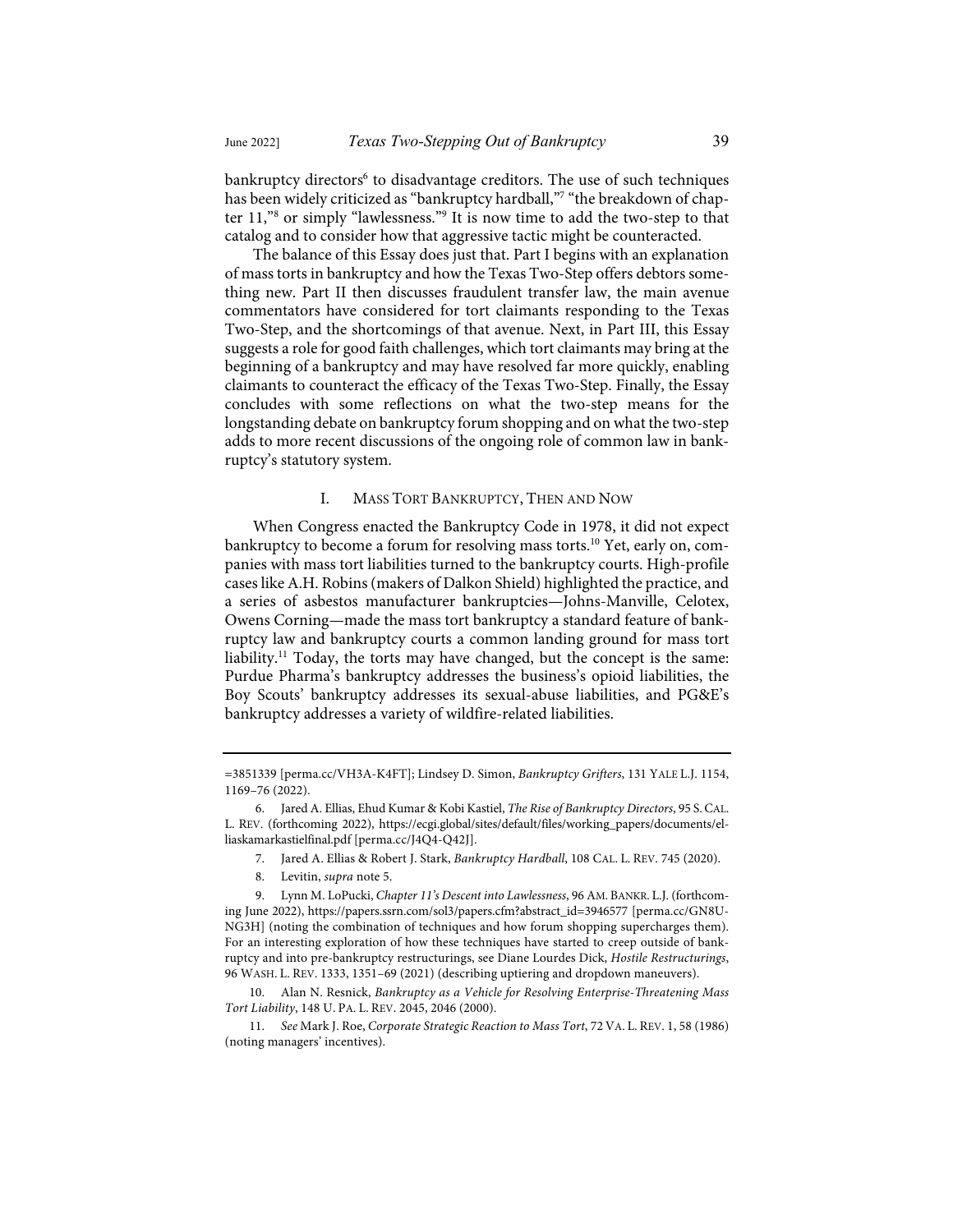From the shareholder perspective, though, bankruptcy is unpleasant. One pesky feature is that the debtor's assets go to creditors, including tort claimants. And though tort recoveries in bankruptcy give cents on the dollar to tort claimants, debtor companies would rather eliminate the tort payments altogether or reduce them significantly.12

# A. *The Texas Two-Step*

That's where the Texas Two-Step comes in. It is the latest innovation in the already innovative field of corporate bankruptcy, offering the promise to debtors of shedding altogether mass tort liabilities in bankruptcy.

Here's how it works. Texas law allows business organizations to conduct a divisive merger, $13$  which is a division that is treated as a merger. In a divisive merger, a legacy business divides in two and may allocate assets and liabilities as it wishes among the two new businesses.<sup>14</sup> For a Texas Two-Step's first step, the legacy business divides itself into a new business with assets (AssetCo) and a new business with liabilities (LiabilityCo).<sup>15</sup> The second step is to place LiabilityCo into bankruptcy and have the bankruptcy court discharge the liabilities while AssetCo goes on its merry way.<sup>16</sup> For good measure, the legacy business, which will control the two new businesses through their officers and directors, can have the two businesses enter mutual indemnification agreements ensuring that the liabilities of the one will be paid by the other.

At first blush, this appears to give tort creditors the potential for a full recovery, as they can access the assets of AssetCo. But there are reasons to be skeptical. For one, if the debtor, LiabilityCo, indemnifies AssetCo, the bankruptcy court will issue an injunction that bars plaintiffs from suing AssetCo,

Scholars have long recognized the thorny problem of torts in bankruptcy. Tort victims, through no fault of their own, rank low in the list of priorities and often recover cents on the dollar while secured creditors recover in full. For interesting solutions to that problem, see Vincent S.J. Buccola & Joshua C. Macey, *Claim Durability and Bankruptcy's Tort Problem*, 38 YALE J. REGUL. 766, 768, 770 (2021) (arguing that tort claims should follow the debtor's assets after bankruptcy); *cf.* Henry Hansmann & Reinier Kraakman, *Toward Unlimited Shareholder Liability for Corporate Torts*, 100 YALE L.J. 1879, 1880 (1991) (suggesting that limited liability for shareholders should not extend to tort claims against a corporation). *See generally* Lucian Arye Bebchuk & Jesse M. Fried, *The Uneasy Case for the Priority of Secured Claims in Bankruptcy*, 105 YALE L.J. 857, 883–84 (1996) (collecting various approaches to tort liability in bankruptcy).

<sup>13.</sup> TEX. BUS. ORGS. CODE ANN. § 1.002(55)(A) (West 2021). Texas is not alone in doing so, but few states do. Donald F. Parsons, Jr. et al., *The Business Lawyer—Seventy-Five Years Covering the Rise of Alternative Entities*, 75 BUS. LAW. 2467, 2485 n.144 (2020) (noting that Delaware, Pennsylvania, and Arizona have similar divisive mergers).

<sup>14.</sup> TEX. BUS. ORGS. CODE ANN. §§ 10.003(1), (3) (West 2006).

<sup>15.</sup> Samir D. Parikh, *Mass Exploitation*, 170 U. PA. L. REV. ONLINE 53, 58–59 (2022); Adam Levitin, *The Texas Two-Step: The New Fad in Fraudulent Transfers*, CREDIT SLIPS (July 19, 2021, 10:50 AM), https://www.creditslips.org/creditslips/2021/07/the-texas-two-step.html#more [perma.cc/28Y6-5KUM].

<sup>16.</sup> Parikh, *supra* note 15; Levitin, *supra* note 15.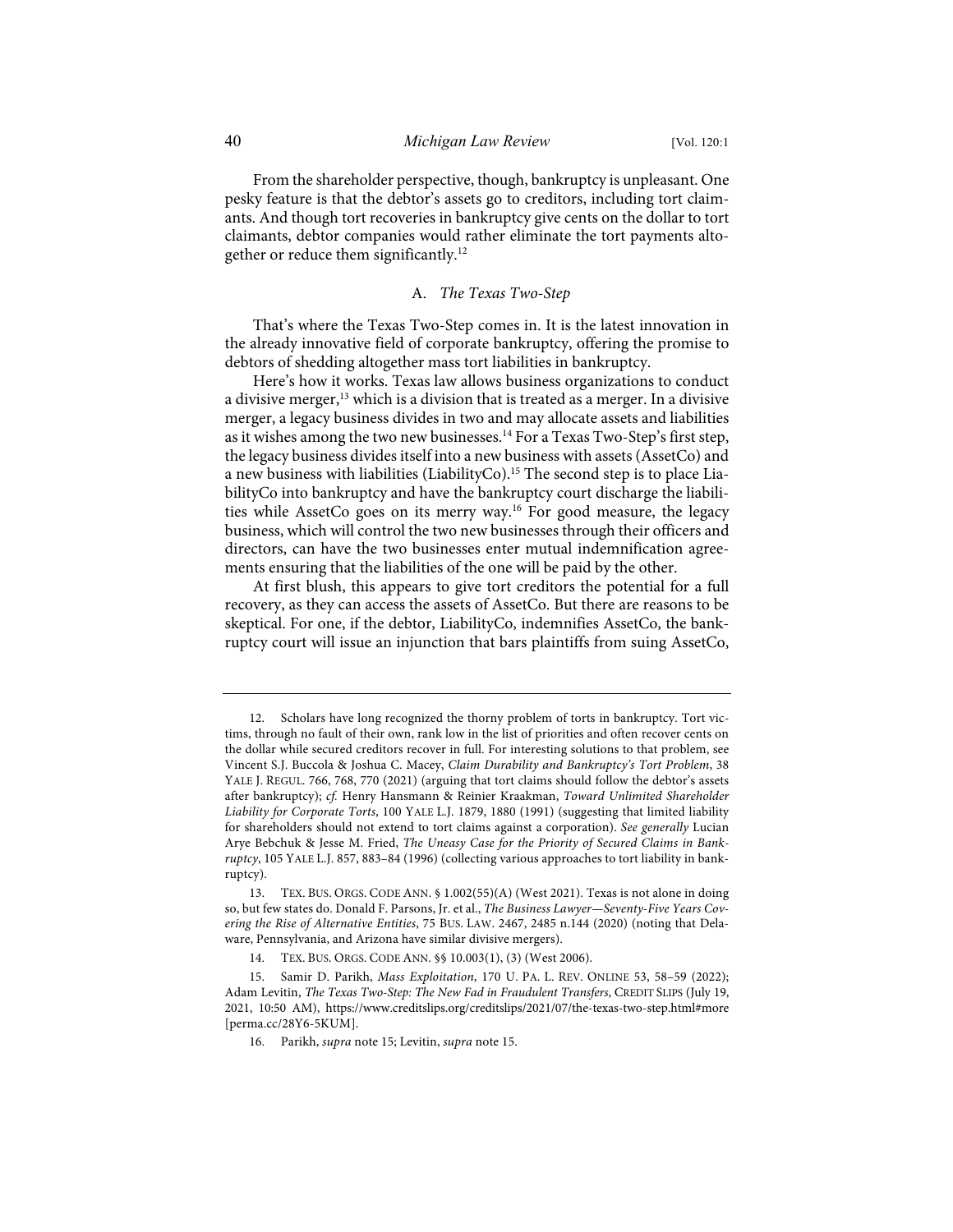as liabilities incurred by AssetCo are potential liabilities of LiabilityCo.<sup>17</sup> So tort claimants cannot sue the out-of-bankruptcy, asset-rich AssetCo for recompense. Further, the indemnification agreement of LiabilityCo by AssetCo will be enforceable *only* by those same officers and directors at LiabilityCo who are controlled by the legacy business.<sup>18</sup> The result is that the on-paper indemnification means little for the creditors, who may be limited to the assets of a liability-laden debtor without recourse to those of its out-of-bankruptcy, asset-rich counterpart.

Finally, in exchange for a contribution to LiabilityCo's creditors, AssetCo can likely obtain a third-party release in LiabilityCo's bankruptcy. That release would bar tort claimants from ever recovering for their harms from AssetCo. While such releases are controversial (the Code authorizes them expressly, but only for asbestos cases<sup>19</sup>), courts have approved third-party releases in mass torts involving breast implants, diet pills, and gasoline cans. <sup>20</sup> The result is that a two-stepper, and especially one with asbestos liability, can extinguish claims against an asset-rich business through the bankruptcy of the liability-laden one, cutting off tort claimants from any further recovery.

# B. *Two-Steps So Far*

To date, only a handful of businesses have attempted the Texas Two-Step. All have similar stories and mirror the pattern above. The earliest was Bestwall in 2017. Bestwall spun off from Georgia-Pacific after years of asbestos litigation (some 64,000 cases) and promptly filed for bankruptcy that same year in the Western District of North Carolina.<sup>21</sup>

Two years later, DBMP was spun off from CertainTeed, another asbestosladen business, and was allocated "no employees, no operations, and few assets" in the divisive merger but "was allocated 100% of Old CertainTeed's considerable asbestos liabilities."<sup>22</sup> Three months after the divisive merger, DBMP filed a Chapter 11 petition, also in the Western District of North Carolina.<sup>23</sup>

<sup>17.</sup> *In re* DBMP L.L.C., No. 20-30080, 2021 WL 3552350, at \*27 (Bankr. W.D.N.C. Aug. 11, 2021).

<sup>18.</sup> *Id.* at \*11–12.

<sup>19. 11</sup> U.S.C. § 524(g). The logic of  $524(g)$  is that asbestos liabilities have a long latency, so injuries can appear decades after exposure (well after the company stops using asbestos), making the magnitude of claims uncertain. Creating a trust can put a set amount on that liability and eliminate the uncertainty plaguing asbestos debtors that enables them to continue productive activities. Other torts, like gasoline can injuries, typically lack the latency that underlies 524(g).

<sup>20.</sup> Simon, *supra* note 5, at 1174–75. These releases play into the forum shopping discussed below. Even though the releases are on dubious legal footing, the liberal venue rules for bankruptcy enable debtors to shop for a court with an expansive view of bankruptcy courts' powers to authorize third-party releases.

<sup>21.</sup> *In re* Bestwall L.L.C., 606 B.R. 243, 247–49 (Bankr. W.D.N.C. 2019).

<sup>22.</sup> *DBMP L.L.C.*, 2021 WL 3552350, at \*1.

<sup>23.</sup> *Id.*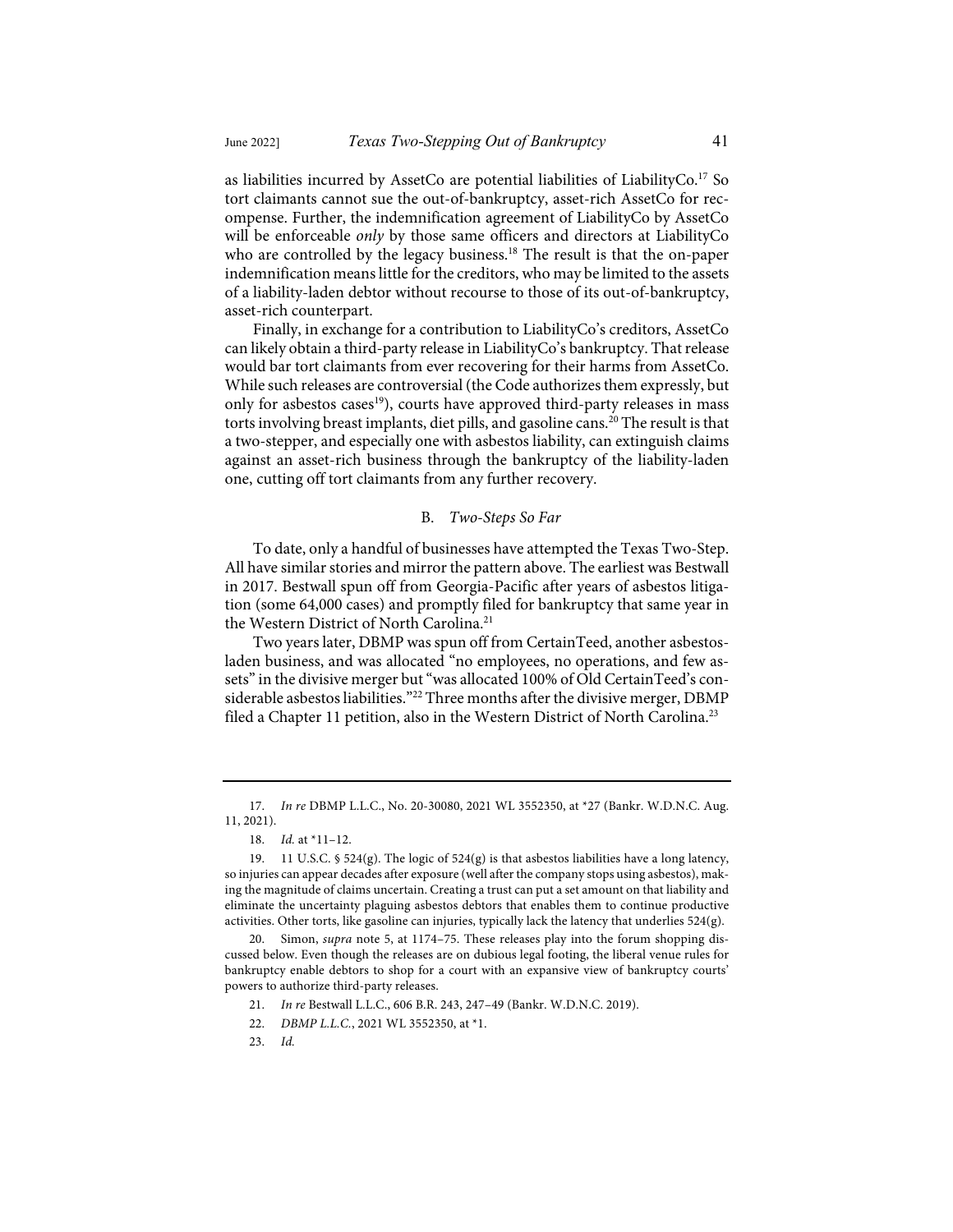Then, in 2020, Aldrich Pump and Murray Boiler were spun off from Trane Technologies, housing "100% of their predecessor's considerable asbestos liabilities" but "no employees, no operations, and relatively few assets."24 Seven weeks after the divisive merger, both businesses filed Chapter 11 petitions in the Western District of North Carolina.<sup>25</sup>

The largest Two-Step yet, though, is Johnson & Johnson. In October 2021, Johnson & Johnson's talc-laden subsidiary, JJCI, created LTL Management and New JJCI through a Texas divisive merger. LTL Management was assigned all of Johnson & Johnson's talc liabilities. <sup>26</sup> It received assets too—a lump sum of about \$2 billion, designed to be a settlement trust for all talc claims. <sup>27</sup> (Recall that the verdict on behalf of just twenty-two plaintiffs alone yielded more than that.<sup>28</sup>) By contrast, New JJCI, the other business created by the divisive merger, received all other assets of the original business. The parent, Johnson & Johnson, remains valued at some \$400 billion. <sup>29</sup> LTL Management re-formed itself as a North Carolina corporation and filed for bankruptcy two days later in the Western District of North Carolina.<sup>30</sup>

### II. THE TEXAS TWO-STEP AND FRAUDULENT TRANSFER LAW

If the Texas Two-Step sounds like a fraudulent transfer, that's because it fits the textbook definition of one. But that's not the point. The cleverness of the Texas Two-Step is that a fraudulent transfer challenge takes significant time and expense. So even if the creditors would prevail on that challenge, they have a reason to settle early and at a discount.

Start with the fraudulent transfer challenge itself. Under the Uniform Fraudulent Transfer Act (which Texas has adopted), the two-step fits the definition of a fraudulent transfer—defined as a transfer made "with actual intent

26. Sullivan, *supra* note 2.

- 28. Hurley, *supra* note 1.
- 29. Salmon, *supra* note 27.
- 30. *Id.*

<sup>24.</sup> *In re* Aldrich Pump L.L.C., No. 20-30608, 2021 WL 3729335, at \*1 (Bankr. W.D.N.C. Aug. 23, 2021).

<sup>25.</sup> *Id.* The filings' venue suggests forum shopping, and of a particular kind. These companies were, after the divisive merger, Texas entities, so the move to Charlotte suggests that something about the court appeals to them. *See* Laura Napoli Coordes, *The Geography of Bankruptcy*, 68 VAND. L. REV. 381, 382–83, 388–90 (2015). This is particularly odd, as much forum shopping occurs in Texas, Delaware, and New York. *Id.* at 388–90; Levitin, *supra* note 5. Here, though, the forum shopping is by *circuit*, not by judge. Three bankruptcy judges sit in the district: Chief Judge Beyer hears all cases in Statesville, Judge Whitley hears all cases in Shelby, and Judge Hodges hears all cases in Asheville. *See Chambers Information*, U.S. BANKR. CT. FOR THE W. DIST. OF N.C., https://www.ncwb.uscourts.gov/chambers-information [perma.cc/Y8VW-QG7K]. In Charlotte, where each debtor filed, cases are assigned between Chief Judge Beyer and Judge Whitley. *Id.* What is not assigned is Fourth Circuit precedent, which is particularly favorable to debtors on good faith challenges.

<sup>27.</sup> Felix Salmon, *Johnson & Johnson Pulls the Trigger on Texas Talc Gambit*, AXIOS (Oct. 19, 2021), https://www.axios.com/johnson-johnson-texas-baby-powder-gambit-a2a39456-4a8b-46fe-ba1e-9d56c12d6022.html [perma.cc/QR26-8WHC].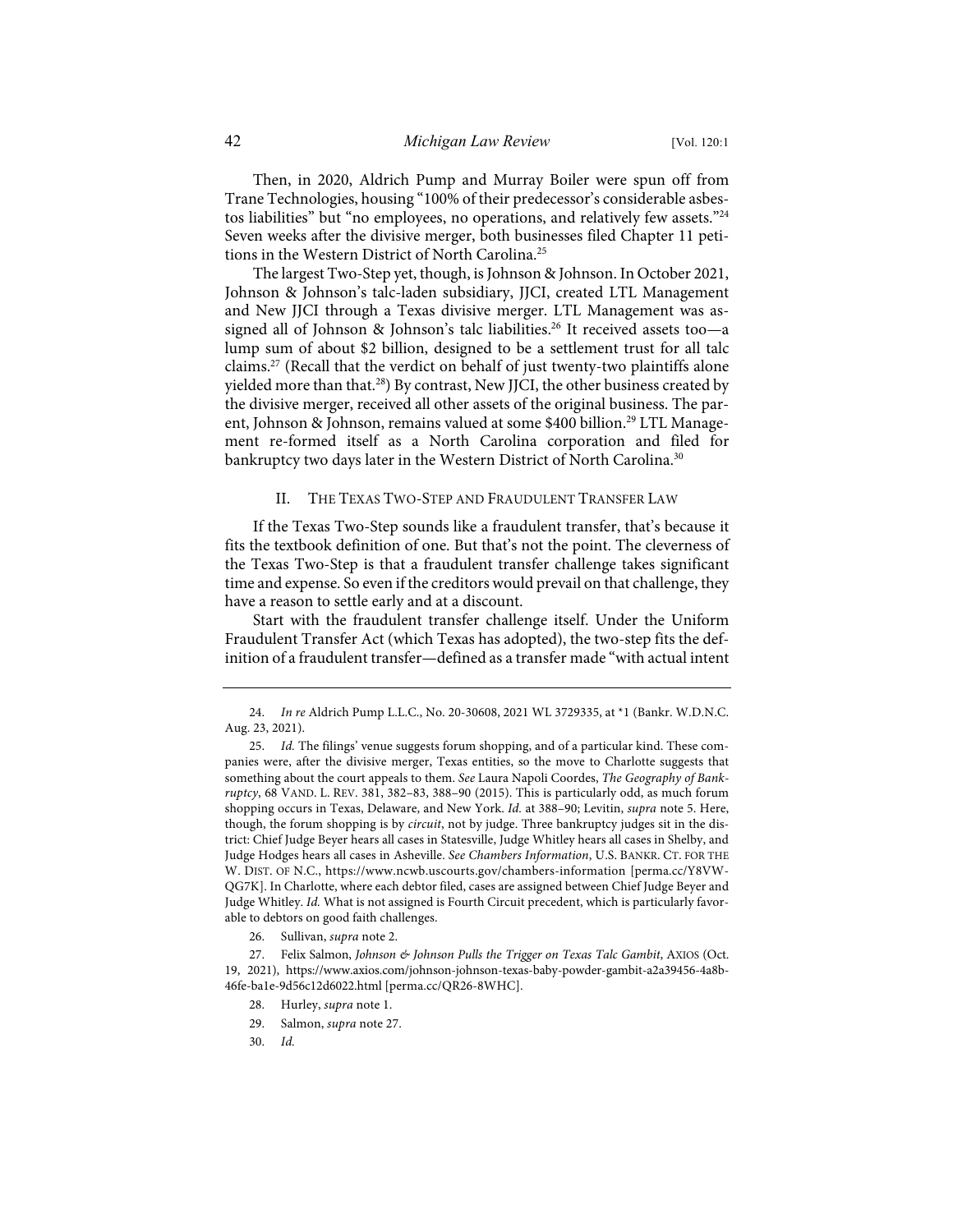to hinder, delay, or defraud any creditor of the debtor"—as it aims to limit the recovery of tort creditors.<sup>31</sup> At the same time, under the Texas Business Organizations Code, a divisive merger occurs without "any transfer or assignment having occurred."<sup>32</sup> So there is a colorable argument that the divisive merger can escape Texas's fraudulent transfer law.<sup>33</sup> That said, Texas law does not allow mergers to "abridge any right or rights of any creditor under existing laws," leading one bankruptcy judge to suggest that divisive merger tactics cannot circumvent Texas fraudulent transfer law.<sup>34</sup> To date, though, no case has resolved the tension between the business organization code and the fraudulent transfer statute.<sup>35</sup>

The fraudulent transfer issue is easier to address under the Bankruptcy Code. There, a transfer to "hinder, delay, or defraud" a creditor may be avoided by the trustee.<sup>36</sup> And the provision's two-year look-back period would capture a two-step undergone just days before the petition's filing, regardless of the treatment of mergers under Texas law.37 So even if Texas law does not afford a remedy, tort claimants in a bankruptcy proceeding can likely rely on the Code to undo a fraudulent transfer achieved via a divisive merger.

The few scholars to examine the two-step have analyzed it through a fraudulent transfer lens. Adam Levitin calls the Texas Two-Step "a new fad in fraudulent transfers."38 Samir Parikh likewise writes that "divisive mergers that involve funding agreements that push insolvency risk onto victims should be viewed as fraudulent transfers."39

But the difficulty lies not in convincing a court that the Texas Two-Step is a fraudulent transfer. The difficulty is in the *delay* caused by litigating that claim and in tort claimants bearing the risk while the claim is being litigated. $40$ Fraudulent transfer claims must be litigated in an adversary proceeding, with the full trappings of a trial.<sup>41</sup> That means service, pleadings, counterclaims, discovery, summary judgment, and trial, all of which take time.<sup>42</sup> On top of

35. A search for cases citing the relevant statutes reveals no opinions that grappled with the issue.

- 36. 11 U.S.C. § 548(a)(1)(A).
- 37. *Id.* § 548(a)(1).
- 38. Levitin, *supra* note 15.
- 39. Parikh, *supra* note 15, at 69.

40. *Id.*; Adam Levitin (@AdamLevitin), TWITTER (Oct. 22, 2021, 5:36 PM), https://twitter.com/AdamLevitin/status/1451663890274734085 [perma.cc/46CE-7HB7].

41. FED. R. BANKR. P. 7001(1).

See generally FED. R. BANKR. P. 7002-87 (incorporating most of the procedures of an ordinary civil case).

<sup>31.</sup> TEX. BUS. & COM. CODE ANN. § 24.005(a)(1) (West 2021).

<sup>32.</sup> TEX. BUS. ORGS. CODE ANN. § 10.008(a)(2)(C) (West 2021).

<sup>33.</sup> Levitin, *supra* note 15.

<sup>34.</sup> *In re* DBMP L.L.C., No. 20-30080, 2021 WL 3552350, at \*24 (Bankr. W.D.N.C. Aug. 11, 2021) (quoting TEX. BUS. ORGS. CODE ANN. § 10.901 (West 2021)).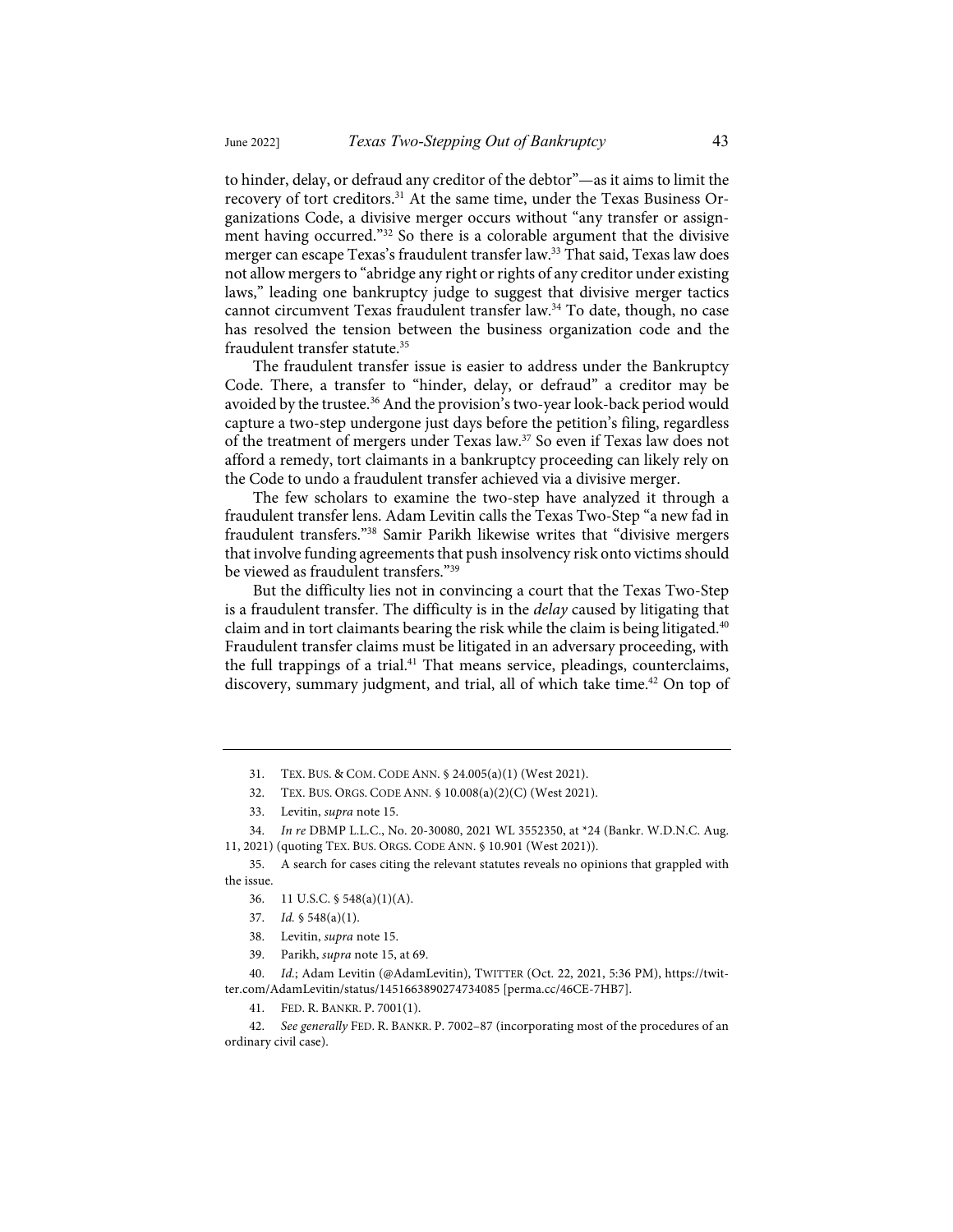that, the unsettled question of Texas fraudulent transfer law injects uncertainty into that claim, yielding other possible delays and litigation costs.

Worse yet, in the Fourth Circuit—the venue of choice for two-steppers the debtor-in-possession (that is, management installed by the legacy business) receives the "first crack" at recovering fraudulent transfers.<sup>43</sup> The logic is that a fraudulent transfer suit belongs to the estate, not the creditors, and thus the estate, through the debtor-in-possession, must decide to pursue it.<sup>44</sup> But this also means that the Bestwalls of the world can file for bankruptcy, operate as a debtor-in-possession, and control the pursuit of fraudulent transfer claims against its corporate relatives (AssetCo), at least for a while. So tort claimants are beholden to a debtor that has no interest in helping them.

The result is that the tort claimants are caught in a "breath-holding contest" with the debtors, where resources and time favor the debtor and will be used to extract settlement value, reducing the claimants' ultimate recovery.<sup>45</sup> Texas Two-Steps to date reflect that result—Bestwall filed for bankruptcy in 2017, and the suit remains ongoing.<sup>46</sup> Meanwhile, tort claimants have been enjoined from suing the AssetCo that emerged from Bestwall's divisive merger.<sup>47</sup> Thus, even if the law is against two-steppers, the two-steppers can anticipate that the maneuver will save them significant expenses on tort payouts.

# III. THE TEXAS TWO-STEP AND GOOD FAITH

There is, however, another route that offers more to tort claimants. The Texas Two-Step, in addition to being a textbook fraudulent transfer, is also a textbook bad faith bankruptcy. Two separate lines of good faith doctrine suggest that the two-step is a bad faith bankruptcy: new debtor syndrome and nobankruptcy-purpose filing. Critically, good faith challenges can be raised on a motion to dismiss and thus can be heard early in the case, resolved faster than an adversary proceeding, end the bankruptcy (and with it any discharge of the tort liability), and negate the delay tactics of two-steppers.

# A. *New Debtor Syndrome*

Though Congress eliminated the textual good-faith filing requirement in the 1978 Code, every court to consider the question has found that it has the power to dismiss a case for bad faith.<sup>48</sup> Critical here, courts in the Fifth Circuit

<sup>43.</sup> Nat'l Am. Ins. Co. v. Ruppert Landscaping Co., 187 F.3d 439, 441–42 (4th Cir. 1999).

<sup>44.</sup> *Cf.* Ellias et al., *supra* note 6 (manuscript at 4).

<sup>45.</sup> Levitin, *supra* note 40.

<sup>46.</sup> *In re* Bestwall L.L.C., 606 B.R. 243, 246 (Bankr. W.D.N.C. 2019).

<sup>47.</sup> *E.g.*, *In re* Aldrich Pump L.L.C., No. 20-30608, 2021 WL 3729335, at \*3–4 (Bankr. W.D.N.C. Aug. 23, 2021).

<sup>48.</sup> *Cf.* Dewsnup v. Timm, 502 U.S. 410, 433 (1992) (Scalia, J., dissenting) ("We have, of course, often consulted pre-Code behavior in the course of interpreting gaps in the express coverage of the Code, or genuinely ambiguous provisions."). For an argument that Congress' omission intended to remove the good-faith filing requirement, see Janet A. Flaccus, *Have Eight*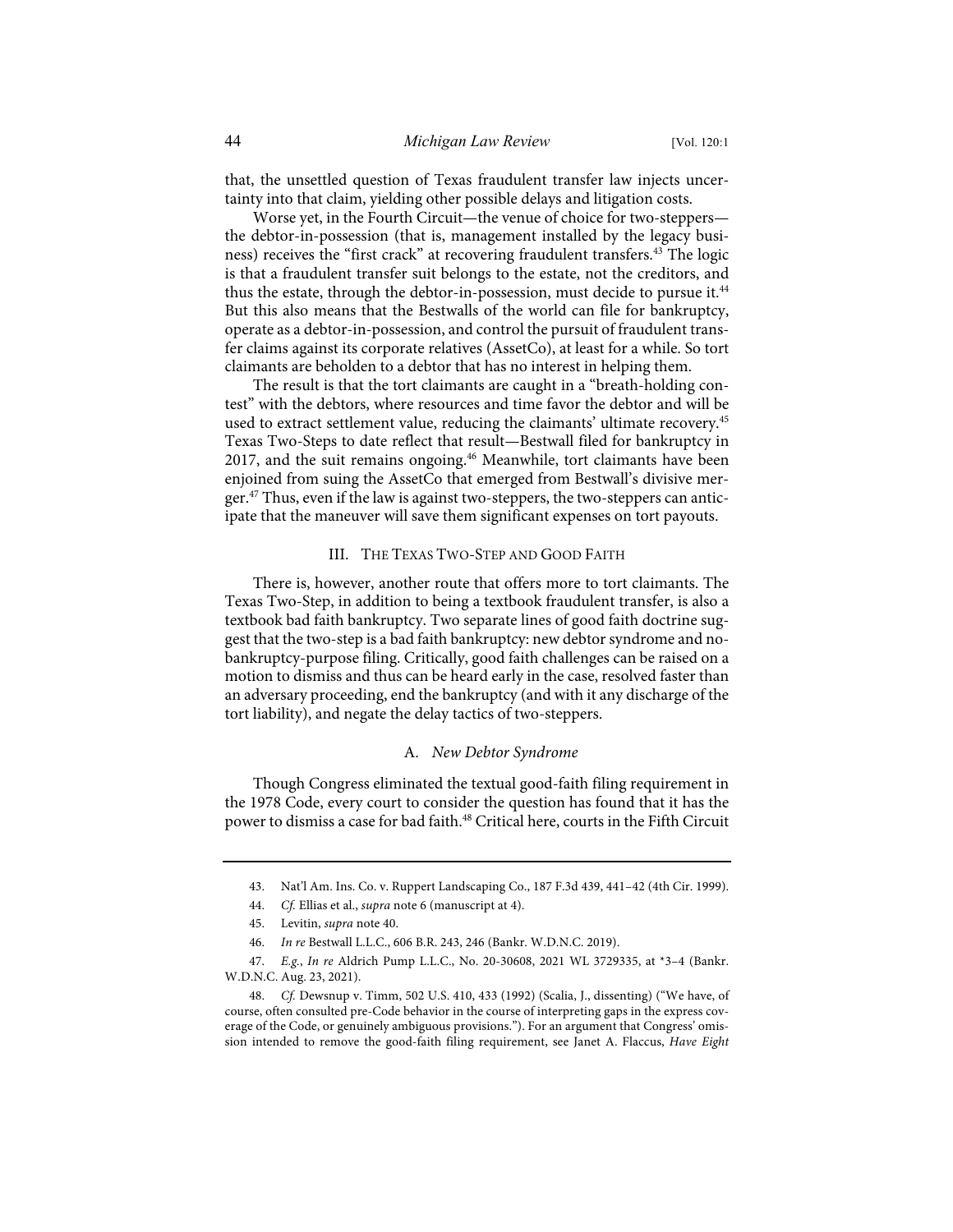(Texas), Fourth Circuit (the venue of most Texas Two-Steps<sup>49</sup>), and Second Circuit (often a forum of choice for sophisticated corporate debtors<sup>50</sup>) have applied the good faith rule.

Because the requirement emerged, and developed, as a matter of judgemade law, the precise contours of good faith have remained unclear, which has perhaps contributed to its underuse by creditors.<sup>51</sup> Despite this lack of clarity, though, the courts' development of doctrine has revealed a few categories of debtors who are considered bad faith filers.<sup>52</sup>

Foremost among them are those with "new debtor syndrome."53 The pattern is simple: the entity has a distressed asset (or assets) but no ongoing business operations and is created on the eve of filing.<sup>54</sup> As Bankruptcy Judge Robert Ordin writes, there is a "[b]asic [p]lot" for such cases, in which a newly formed (or newly revitalized) corporation receives assets on the eve of bankruptcy.<sup>55</sup> The corporation has no employees or business operations, pays no bills, and has no other property; it simply exists to file for bankruptcy.<sup>56</sup> In such cases, courts routinely deny a stay and dismiss the bankruptcy.<sup>57</sup>

This basic plot describes the Texas Two-Step. The two-stepper creates a new entity on the eve of bankruptcy, saddling it with liabilities and denying it any employees, operations, or meaningful assets. The entity then immediately files for bankruptcy. That pattern should draw a motion to dismiss for lack of good faith and, following the doctrine, should result in a dismissal (or at least denial of a stay).

51. Lawrence Ponoroff & F. Stephen Knippenberg, *The Implied Good Faith Filing Requirement: Sentinel of an Evolving Bankruptcy Policy*, 85 NW. U. L. REV. 919, 922–23 (1991).

52. For various taxonomies, see *id.* at 927 (one-asset debtor, strategic use of bankruptcyspecific power, litigation tactic); Robert L. Ordin, *The Good Faith Principle in the Bankruptcy Code: A Case Study*, 38 BUS. LAW. 1795, 1797–1838 (1983) (giving a series of "fact patterns" of bad faith); Daniel J. Tyukody, Jr., *Good Faith Inquiries Under the Bankruptcy Code: Treating the Symptom, Not the Cause*, 52 U. CHI. L. REV. 795, 803 (1985) (listing eve-of-bankruptcy transfers, infeasible reorganization, and instances where the creditors would not benefit from collective proceeding).

- 54. Ordin, *supra* note 52, at 1813; Ponoroff & Knippenberg, *supra* note 51, at 927.
- 55. Ordin, *supra* note 52, at 1813.
- 56. *Id.*

*Circuits Shorted? Good Faith and Chapter 11 Bankruptcy Petitions*, 67 AM. BANKR. L.J. 401, 401– 03 (1993).

<sup>49.</sup> *See supra* Section I.B. (noting that Aldrich Pump, DBMP, Bestwall, and Johnson & Johnson all filed in the Western District of North Carolina).

<sup>50.</sup> Coordes, *supra* note 25, at 388–90.

<sup>53.</sup> Ordin, *supra* note 52, at 1813; Ponoroff & Knippenberg, *supra* note 51, at 927.

<sup>57.</sup> *Id.* at 1813–17 (giving a series of examples). Others agree. Tyukody, *supra* note 52, at 804–06 (describing the same fact pattern and decisions in a series of cases); Ponoroff & Knippenberg, *supra* note 51, at 927–30.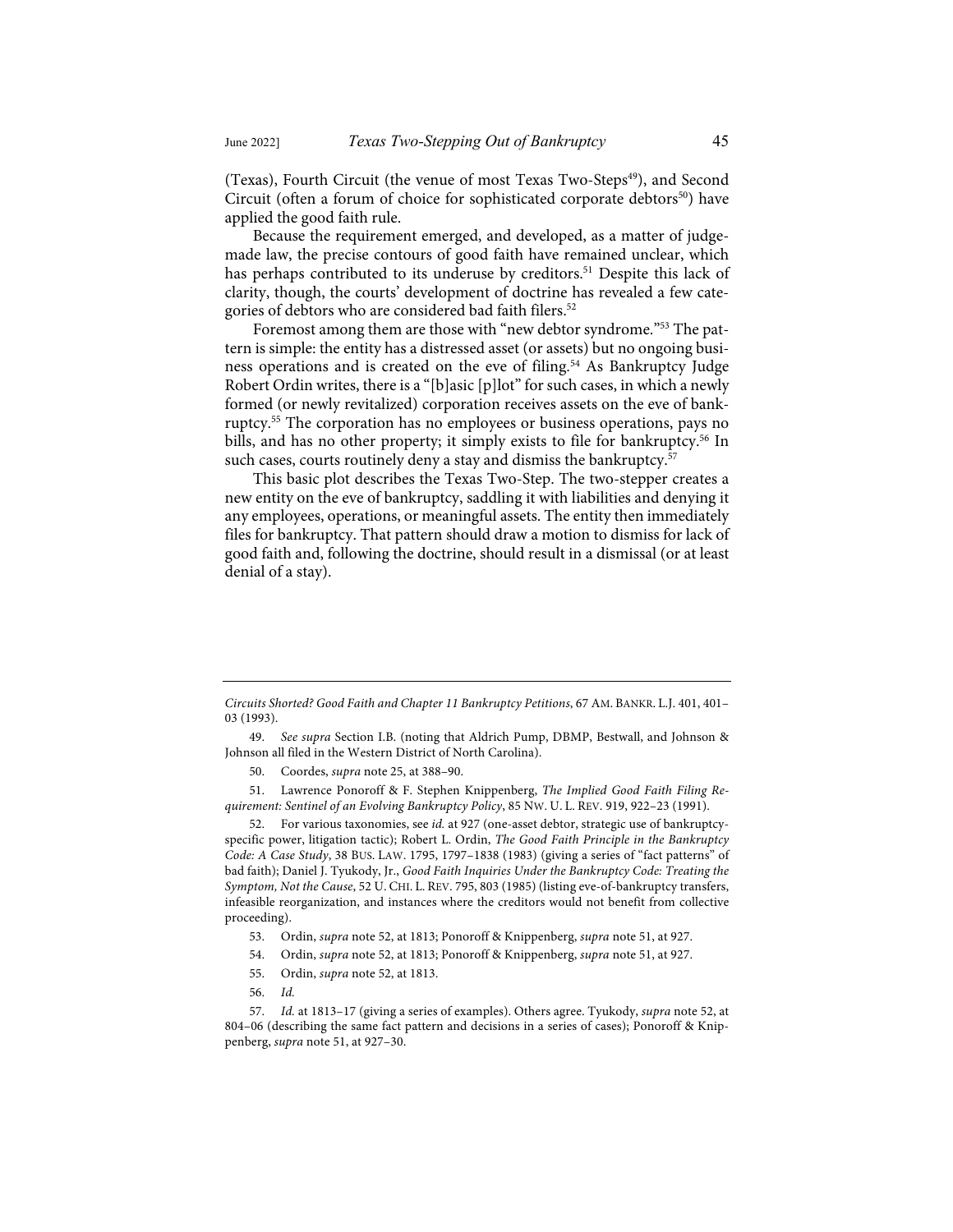### B. *Improper Bankruptcy Purpose*

Another line of good faith cases centers on whether the filing aims to effect a valid bankruptcy purpose or instead is used as a litigation tactic.<sup>58</sup> This too suggests that the Texas Two-Step is a bad faith filing.

Take one classic case, *In re Integrated Telecom Express, Inc.*, as an example.59 There, Integrated Telecom, a broadband equipment supplier, was not in financial distress. When it filed for bankruptcy, Integrated Telecom had \$105.4 million in cash and \$1.5 million in other assets; its liabilities consisted of a \$26 million lease and miscellaneous liabilities under half a million dollars.<sup>60</sup> Integrated Telecom filed to reduce its lease obligations, exploiting section 502(b)(6) of the Code, which caps landlords' claims and would have reduced Integrated Telecom's obligation to its landlord from \$26 million to \$4.3 million.<sup>61</sup> In short, Integrated Telecom had more than enough cash on hand to pay its debts and filed for bankruptcy solely to save \$21.7 million.

Assisted by an amicus brief of leading bankruptcy scholars, the Third Circuit rejected Integrated Telecom's maneuver as a bad faith bankruptcy.<sup>62</sup> The court explained that such a filing could not be in good faith because it does not "serve a valid bankruptcy purpose"—that is, preserving going-concern value or maximizing a debtor's estate value—but was instead designed "to obtain a tactical litigation advantage," namely, forcing the landlord to reduce Integrated Telecom's rent obligations.<sup>63</sup>

This doctrine likewise describes the Texas Two-Step. Johnson & Johnson, for example, is likely solvent. Its main motivation for filing for bankruptcy is to diminish its talc liabilities, and the bankruptcy filing is a litigation tactic to extract settlement value from talc claimants. This too sounds in bad faith and should result in a court dismissing the LTL Management bankruptcy as a bad faith filing.

### C. *Good Faith, Forum Shopping, and the Texas-Two Step*

Two-Steppers' own choices betray a concern for good faith challenges. Each case is filed in the Western District of North Carolina, not to obtain a particular judge, but to benefit from the Fourth Circuit's strict standard for dismissing a case for lack of good faith.<sup>64</sup>

<sup>58.</sup> Ponoroff & Knippenberg, *supra* note 51, at 938–42 (describing "The Litigation Tactic Case"); Tyukody, *supra* note 52, at 811–13 (taking advantage of bankruptcy rules to hinder creditors without a valid bankruptcy purpose); Ordin, *supra* note 52, at 1801–12 (describing these as "ulterior motive" bankruptcies).

<sup>59.</sup> NMSBPCSLDHB, L.P. v. Integrated Telecom Express, Inc. (*In re* Integrated Telecom Express, Inc.), 384 F.3d 108 (3d Cir. 2004).

<sup>60.</sup> *Id.* at 112.

<sup>61.</sup> *Id.* at 114–16.

<sup>62.</sup> *Id.* at 112.

<sup>63.</sup> *Id.* at 119–20.

<sup>64.</sup> *See* sources cited *supra* note 25.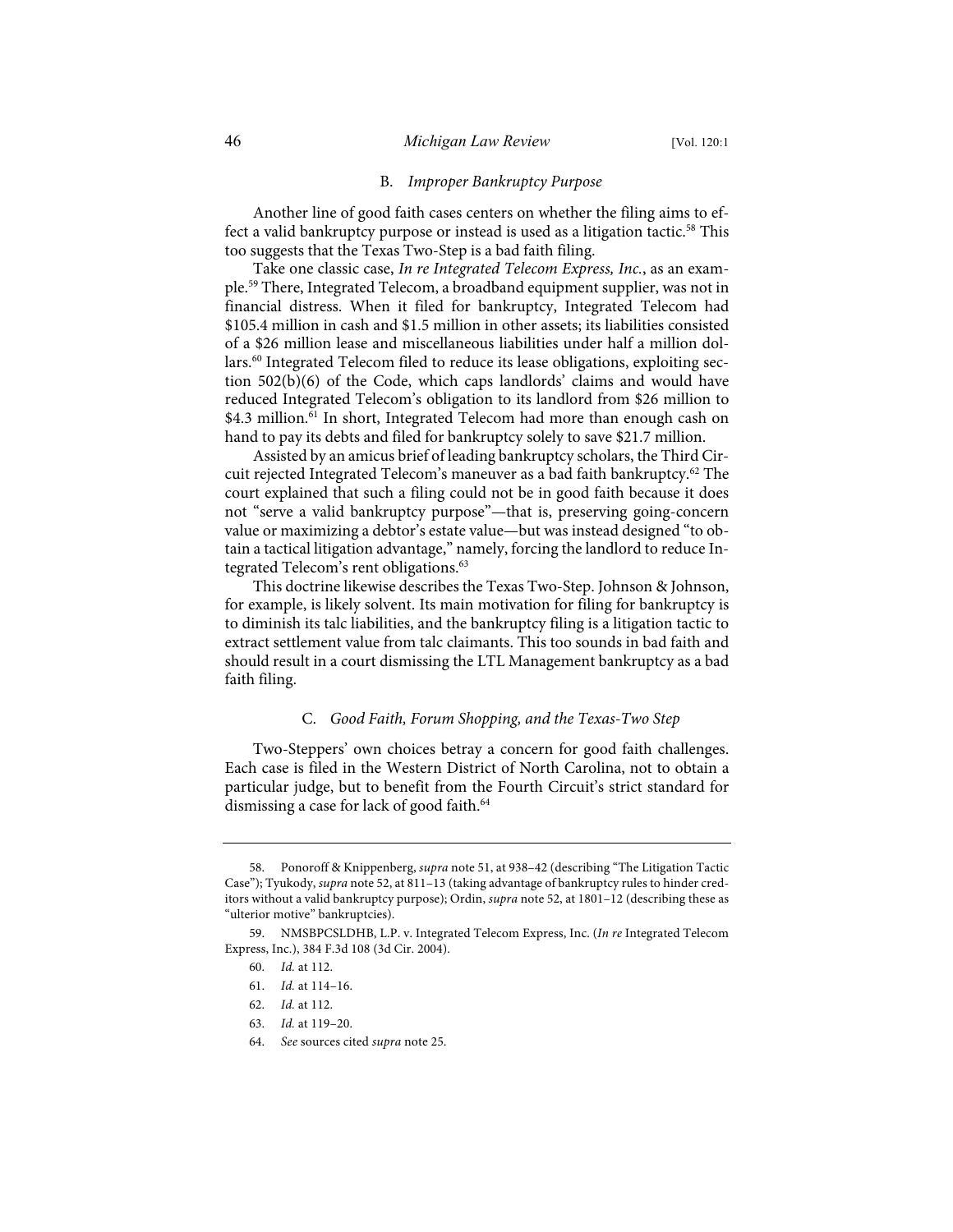And while Johnson & Johnson's bankruptcy has been transferred to New Jersey, where Third Circuit precedent (including *Integrated Telecom*) makes a bad faith dismissal more likely, it is worth disentangling the Fourth Circuit's precedent. That precedent requires both subjective bad faith and objective futility before a bankruptcy court may dismiss on bad faith grounds.<sup>65</sup> Even so, the court's leading case on bad faith, *Carolin Corp.*, found bad faith because of "new debtor syndrome,"66 suggesting that at least that avenue is available for tort claimants.

More generally, in a typical two-step, there is no business to reorganize and simply a lump sum of cash designed to pay off tort liability. A reorganization is therefore objectively futile—what the Fourth Circuit labeled as a case where there is "no going concern to preserve" or "no hope of rehabilitation."<sup>67</sup>

By the same token, the two-step has the hallmarks of subjective bad faith. The Fourth Circuit framed this prong as an "actual[] inten[t]" to reorganize or rehabilitate, which cannot exist when there is no business to rehabilitate.<sup>68</sup> The only business remaining is the one with the assets, which is not in bankruptcy, and thus beyond the court's consideration.

Creditors have so far raised only one such challenge in *Bestwall*. <sup>69</sup> There it failed, and since then, creditors have given up on such challenges.<sup>70</sup> But since *Bestwall*, there have been some changes in two-step designs. In *Bestwall*, the debtor received not only tort liability and a lump sum to repay it but also a separate company with a going-concern value of \$18 million per year and an approximate equity value of \$145 million on the petition date.<sup>71</sup> That allowed the debtor to claim that it legitimately sought to reorganize. But the latest Texas Two-Steps, like Johnson & Johnson's, have no business. The debtor's assets are a pile of cash that will fund a settlement trust on the debtor's terms. And, like *Carolin Corp.*, there is no going concern.72 So revived claims of bad faith should stand a chance of winning dismissal even in the Fourth Circuit.

<sup>65.</sup> Carolin Corp. v. Miller, 886 F.2d 693, 694 (4th Cir. 1989).

<sup>66.</sup> *Id.* at 696.

<sup>67.</sup> *Id.* at 701–02 (quoting Little Creek Dev. Co. v. Commonwealth Mortg. Corp. (*In re* Little Creek Dev. Co.), 779 F.2d 1068, 1073 (5th Cir. 1986)).

<sup>68.</sup> *Id.* at 702.

<sup>69.</sup> *In re* DBMP L.L.C., No. 20-30080, 2021 WL 3552350, at \*37 & n.245 (Bankr. W.D.N.C. Aug. 11, 2021).

<sup>70.</sup> *Id.*

<sup>71.</sup> *In re* Bestwall L.L.C., 606 B.R. 243, 248 (Bankr. W.D.N.C. 2019).

<sup>72.</sup> *See* Carolin Corp. v. Miller, 886 F.2d 693, 702–05 (4th Cir. 1989). In fact, these cases are easier than *Carolin*, because the debtor there nominally had a real estate business and was found to be a bad faith filer because it had no tenants and was not trying to find any, turning the once-extant business into a dormant one. *Id.* at 696–97.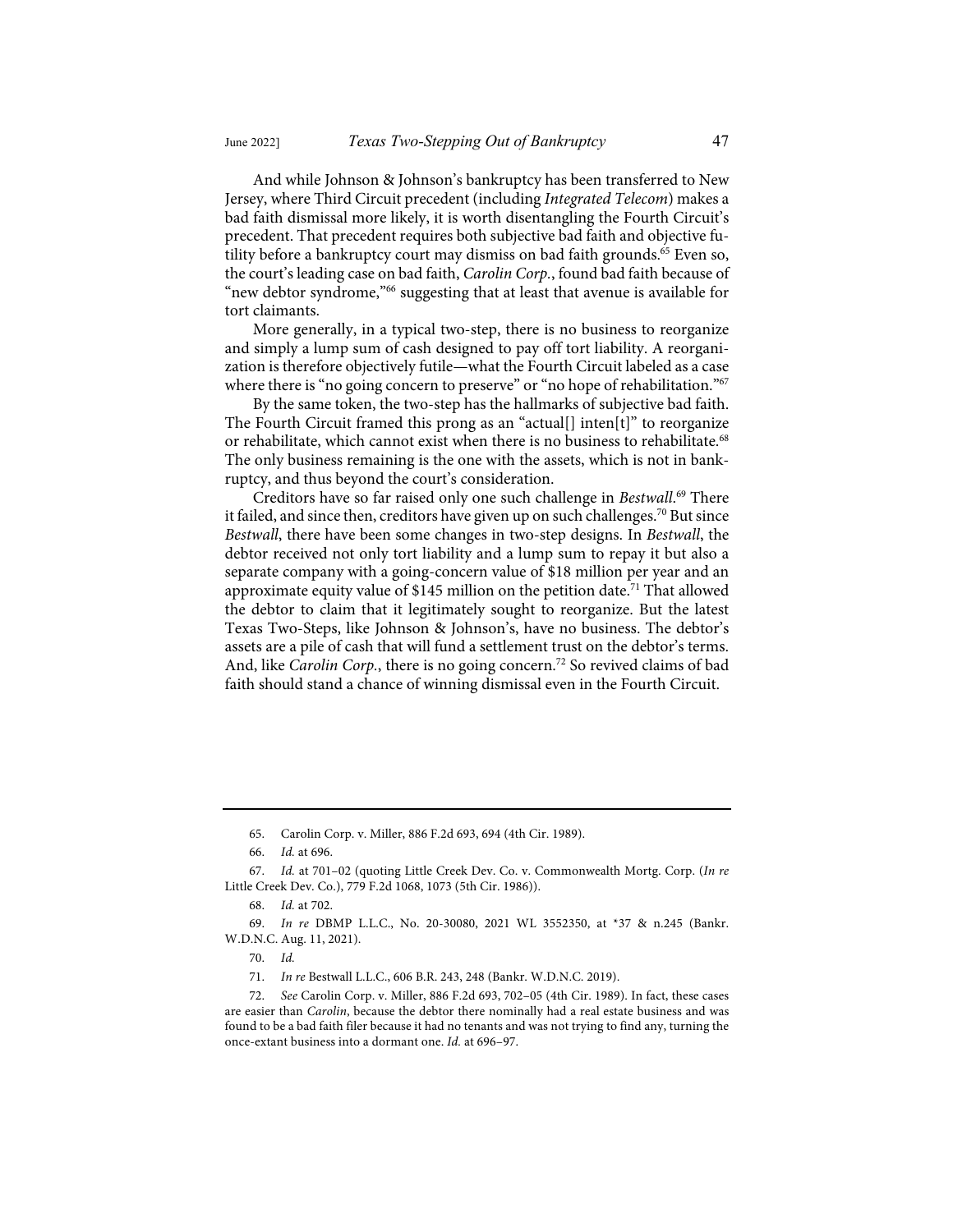### D. *Good Faith, Fraudulent Transfers, and the Bankruptcy Process*

The primary advantage for tort claimants of a good faith challenge is its speed. Fraudulent transfer litigation in bankruptcy must proceed in an adversary proceeding.<sup>73</sup> By contrast, good faith challenges may be raised on a motion to dismiss, which requires no such trial court trappings as the adversary proceeding.74 This difference means a resolution is possible before two-steppers can use delay tactics to extract settlement value.

Other contexts have shown as much. For example, Matthew Bruckner identifies the same phenomenon in debtors' 363 sales. Those sales are often met with a challenge by discontented parties, who request an adversary proceeding to approve the sale.<sup>75</sup> The intent is the same as the Texas Two-Step drag out the sale and extract settlement value—and proves effective, as sales tend to require fast consummation.<sup>76</sup>

Alan White finds the same effect for individual debtors stripping junior mortgages, a benefit available to homeowners whose home value is less than the amount owed on a senior mortgage.<sup>77</sup> In some jurisdictions, the debtors may proceed by motion to remove and discharge the junior mortgage entirely; other jurisdictions require an adversary proceeding to achieve the same.<sup>78</sup> And debtors are more likely to exercise their mortgage-stripping right where judges permit a proceeding by motion.<sup>79</sup>

In the same vein, consider the latest high-profile example of a bad faith bankruptcy: the National Rifle Association. It filed for bankruptcy on January 15, 2021.<sup>80</sup> Within one month, creditors brought a motion to dismiss for bad faith on the grounds that the Association had no valid bankruptcy purpose and merely filed to escape an ongoing investigation by New York's attorney general.<sup>81</sup> By May 11, 2021, the court granted the motion to dismiss, ending the bankruptcy.<sup>82</sup> Total time in bankruptcy: fewer than four months.

#### **CONCLUSION**

The Texas Two-Step is the latest clever maneuver for debtors seeking to curtail their tort liabilities. And it no doubt provides shareholders with leverage in settlement negotiations and an opportunity to shift value away from

<sup>73.</sup> FED. R. BANKR. P. 7001(1).

<sup>74.</sup> *See* FED. R. BANKR. P. 7001.

<sup>75.</sup> Matthew A. Bruckner, *Improving Bankruptcy Sales by Raising the Bar: Imposing a Preliminary Injunction Standard for Objections to § 363 Sales*, 62 CATH. U. L. REV. 1, 3–5 (2013).

<sup>76.</sup> *Id.* at 14–16.

<sup>77.</sup> Alan M. White, *Does Bankruptcy Save Homes? A Further Look*, 92 AM. BANKR. L.J. 363, 369–71 (2018) (noting this as a major factor in whether debtors strip off junior mortgages).

<sup>78.</sup> *Id.* at 369–71.

<sup>79.</sup> *Id.* at 384.

<sup>80.</sup> *In re* Nat'l Rifle Ass'n of Am., 628 B.R. 262, 268 (Bankr. N.D. Tex. 2021).

<sup>81.</sup> *Id.*

<sup>82.</sup> *Id.* at 264, 279.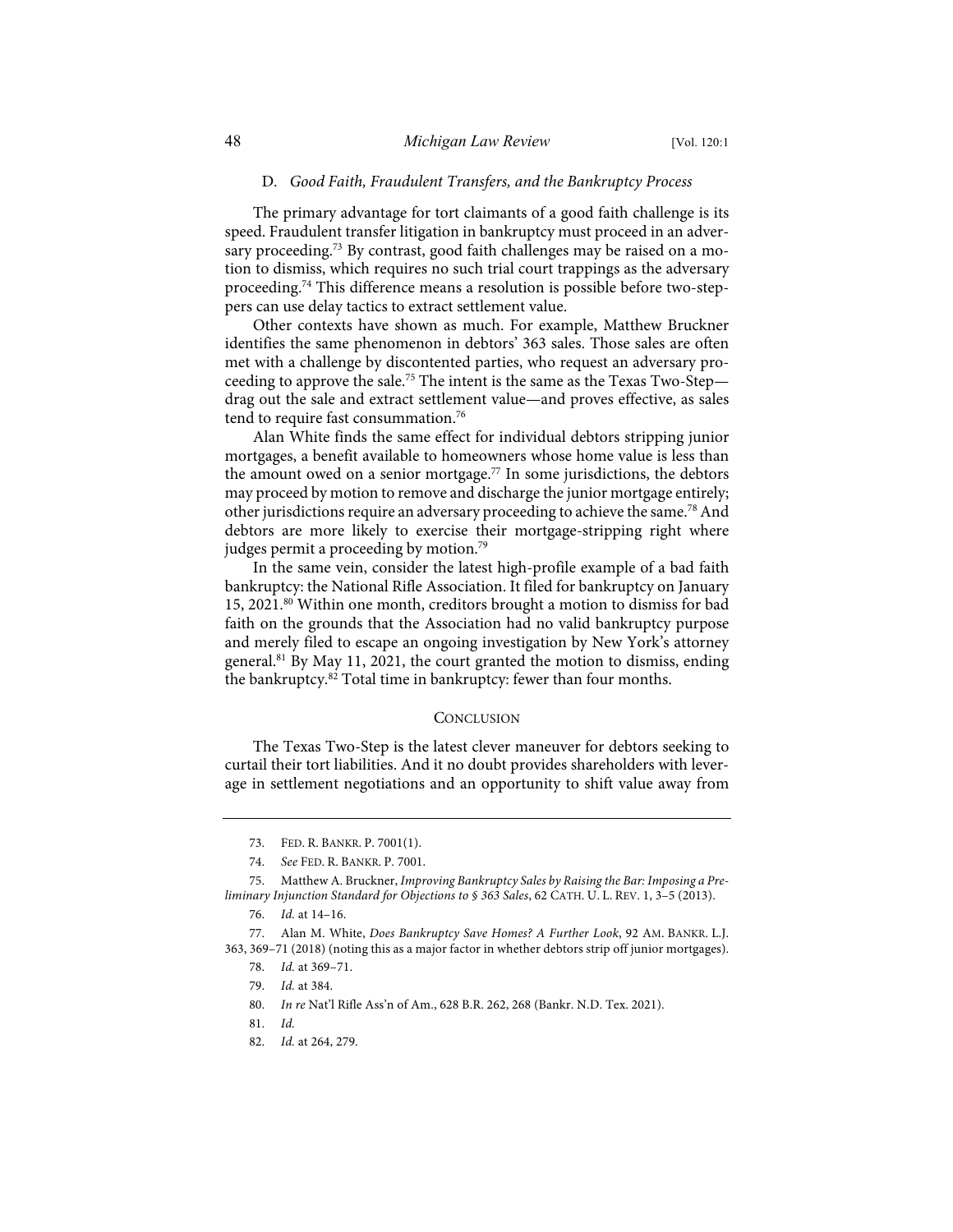tort claimants. This is especially true when the two-step is analyzed (or litigated) as a fraudulent transfer, with the attendant delays and costs that favor the debtor. But the two-step also fits the mold of a bad faith bankruptcy filing. Two strands of that doctrine—"new debtor syndrome" and "no valid bankruptcy purpose"—suffice to merit dismissal. That dismissal, in turn, offers tort claimants a cheap, quick mechanism for defeating the two-step and ensures them a better opportunity for vindicating their rights.

These doctrinal and practical points have implications beyond the bankruptcy courts hearing two-step cases. Indeed, the Texas Two-Step sheds light on two prominent areas of concern within bankruptcy law: forum shopping and common law's continuing role in bankruptcy's statutory system.

On forum shopping, recent uses of bankruptcy's liberal venue rules have sparked a backlash among practitioners and academics.<sup>83</sup> The focus of that backlash has been primarily on the use of local rules to allow debtors to pick their judges.<sup>84</sup> But the two-step shows that forum shopping happens not only at the judge level but at the precedent level. And bankruptcy venue rules make it possible for businesses from all over the country to pick their law, which, as the two-step shows, can be as important as picking their judges.<sup>85</sup> A Delaware corporation operating exclusively in New York can, easily enough, move to Texas, undergo a divisive merger, reincorporate the liability-laden spinoff in North Carolina, and have the spinoff file for bankruptcy to obtain the benefits of Fourth Circuit precedent. Such precedent-based forum shopping can give short shrift to tort claimants just like picking a debtor-friendly judge can.

<sup>83.</sup> For in-depth work on forum shopping, see Lynn M. LoPucki & William C. Whitford, *Venue Choice and Forum Shopping in the Bankruptcy Reorganization of Large, Publicly Held Companies*, 1991 WISC. L. REV. 11. Others have identified similar judge-based reasons for forum shopping, including judicial experience with bankruptcy, judicial predictability, and pro-debtor bias. *E.g.*, Theodore Eisenberg & Lynn M. LoPucki, *Shopping for Judges: An Empirical Analysis of Venue Choice in Large Chapter 11 Reorganizations*, 84 CORNELL L. REV. 967, 970–71 (1999); Robert K. Rasmussen & Randall S. Thomas, *Timing Matters: Promoting Forum Shopping by Insolvent Corporations*, 94 NW. U. L. REV. 1357, 1360–61 (2000); Marcus Cole, *"Delaware Is Not a State": Are We Witnessing Jurisdictional Competition in Bankruptcy*, 55 VAND. L. REV. 1845, 1908–09 (2002); Kenneth M. Ayotte & David A. Skeel, Jr., Why Do Distressed Companies Choose Delaware? An Empirical Analysis of Venue Choice in Bankruptcy (May 21, 2003) (unpublished manuscript), https://scholarship.law.upenn.edu/cgi/viewcontent.cgi?article=1019&context=faculty\_scholarship [perma.cc/K7A4-MAWF]; Jared A. Ellias, *What Drives Bankruptcy Forum Shopping? Evidence from Market Data*, 47 J. LEGAL STUD. 119, 145–46 (2018).

<sup>84.</sup> *Oversight of the Bankruptcy Code, Part I: Confronting Abuses of the Chapter 11 System*: *Hearing Before the Comm. on the Judiciary; Subcomm. on Antitrust, Com., & Admin. Law; U.S. House of Representatives*, 117th Cong. 9–12 (2021) (statement of Adam J. Levitin, Professor of Law, Georgetown University Law Center).

<sup>85.</sup> Earlier scholarship on forum shopping, which noted a similar phenomenon of circuit level shopping, still found that such shopping was directed at judges more than circuit precedent. The focus was on circuits that were seen as having expertise in large bankruptcies and favoring debtors generally. Coordes, *supra* note 25, at 389. Some work has highlighted precedent-based shopping, in particular for third-party releases, one of the most contentious debtor tactics. *E.g.*, Anthony J. Casey & Joshua C. Macey, *Bankruptcy Shopping: Domestic Venue Races and Global Forum Wars*, 37 EMORY BANKR. DEVS. J. 463, 478–79 (2021) (describing precedent-based forum shopping in the Caesar's bankruptcy).